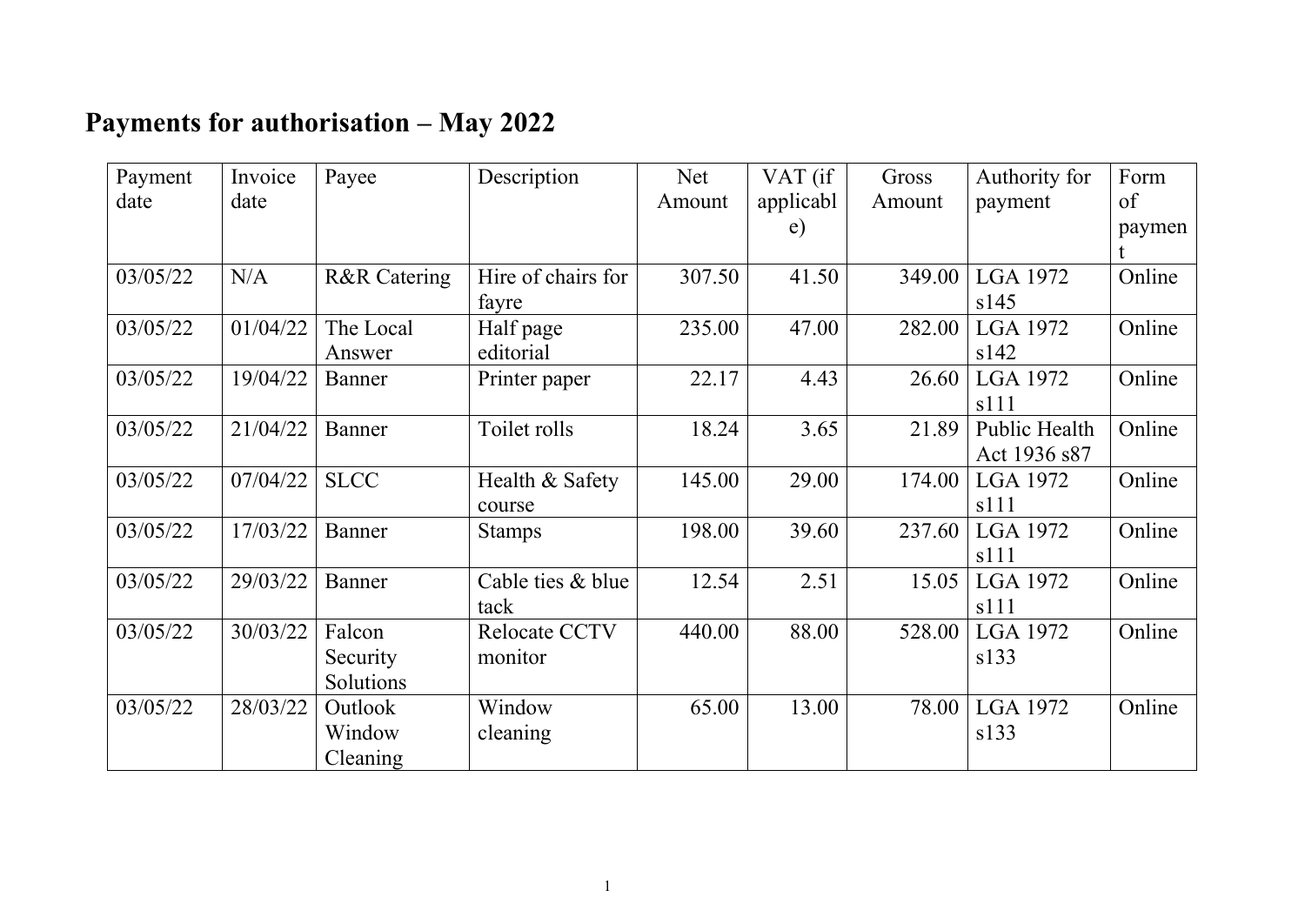| 03/05/22 | 12/04/22 | Washington     | Promotional       | 126.00   | N/A   | 126.00  | <b>LGA 1972</b> | Online |
|----------|----------|----------------|-------------------|----------|-------|---------|-----------------|--------|
|          |          | Printing       | posters for event |          |       |         | s111            |        |
| 03/05/22 | N/A      | Washington     | Printing - CK     | 58.80    | N/A   | 58.80   | <b>LGA 1972</b> | Online |
|          |          | printing       | <b>Futures</b>    |          |       |         | s111            |        |
| 03/05/22 | N/A      | Debbie         | $Mileage -$       | 13.50    | N/A   | 13.50   | <b>LGA 1972</b> | Online |
|          |          | Dockree        | noticeboards      |          |       |         | s111            |        |
| 03/05/22 | 19/03/22 | Washington     | Allotment         | 200.00   | N/A   | 200.00  | Smallholdings   | Online |
|          |          | Printing       | tenancy booklets  |          |       |         | & Allotments    |        |
|          |          |                |                   |          |       |         | Act 1908 ss     |        |
|          |          |                |                   |          |       |         | 23, 26, 42      |        |
| 03/05/22 | N/A      | <b>GAPTC</b>   | Annual            | 2,766.04 | N/A   | 2766.04 | <b>LGA 1972</b> | Online |
|          |          |                | membership        |          |       |         | s111            |        |
| 03/05/22 | N/A      | Helen Johnston | Key cutting       | 16.00    | N/A   | 16.00   | <b>LGA 1972</b> | Online |
|          |          | (Timpson)      |                   |          |       |         | s111            |        |
| 03/05/22 | 12/04/22 | <b>PATA</b>    | Payroll services  | 30.75    | N/A   | 30.75   | <b>LGA 1972</b> | Online |
|          |          |                | – April           |          |       |         | s112            |        |
| 06/05/22 | 05/05/22 | <b>SLCC</b>    | CiLCA fees        | 410.00   | N/A   | 410.00  | <b>LGA 1972</b> | Online |
|          |          |                |                   |          |       |         | s111            |        |
| 06/05/22 | 28/04/22 | <b>PATA</b>    | Payroll services  | 30.75    | N/A   | 30.75   | <b>LGA 1972</b> | Online |
|          |          |                | $-$ May           |          |       |         | s112            |        |
| 06/05/22 | 03/05/22 | The Local      | Half page         | 235.00   | 47.00 | 282.00  | <b>LGA 1972</b> | Online |
|          |          | Answer         | editorial - June  |          |       |         | s142            |        |
| 10/05/22 | 02/04/22 | Digital River  | Webex monthly     | 49.50    | 9.90  | 59.40   | <b>LGA 1972</b> | Charge |
|          |          |                | fee               |          |       |         | s111            | card   |
| 10/05/22 | 12/04/22 | <b>NALC</b>    | $Training -$      | 32.44    | 6.49  | 38.93   | <b>LGA 1972</b> | Charge |
|          |          |                | councillor        |          |       |         | s111            | card   |
| 10/05/22 | 12/04/22 | Free Online    | Online survey     | 20.00    | 4.00  | 24.00   | LGA 1972        | Charge |
|          |          | <b>Surveys</b> | service           |          |       |         | s111            | card   |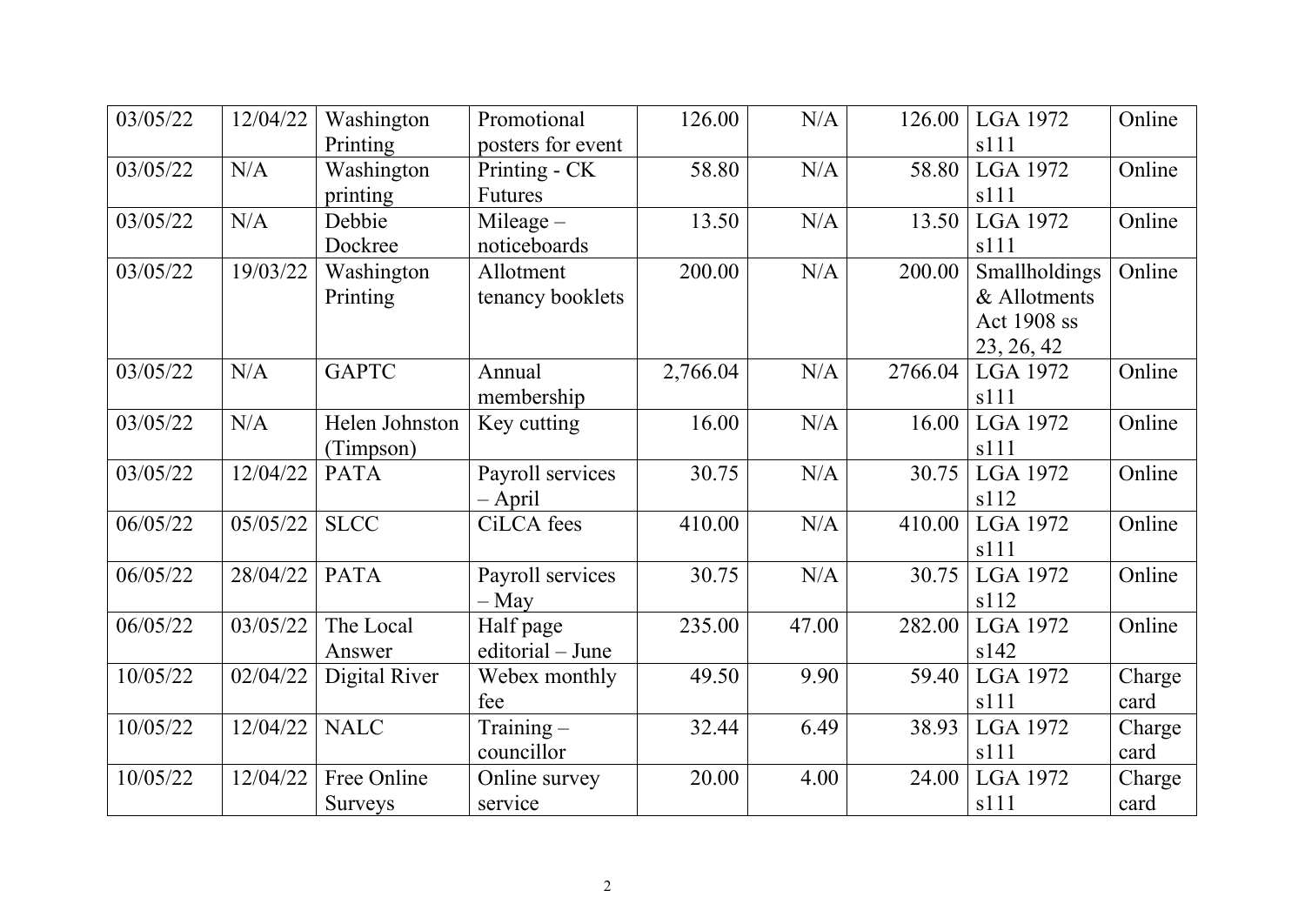| 10/05/22 | N/A      | $Co$ -op          | Dishwasher         | 11.70     | N/A      | 11.70     | <b>LGA 1972</b> | Charge |
|----------|----------|-------------------|--------------------|-----------|----------|-----------|-----------------|--------|
|          |          |                   | tablets            |           |          |           | s111            | card   |
| 10/05/22 | 04/04/22 | Cheltenham        | Parking fee        | 1.70      | N/A      | 1.70      | <b>LGA 1972</b> | Charge |
|          |          | Borough           |                    |           |          |           | s111            | card   |
|          |          | Council           |                    |           |          |           |                 |        |
| 10/05/22 | 07/04/22 | Cheltenham        | Refuse sacks       | 81.00     | N/A      | 81.00     | <b>LGA 1972</b> | Charge |
|          |          | Borough           |                    |           |          |           | s111            | card   |
|          |          | Council           |                    |           |          |           |                 |        |
| 10/05/22 | N/A      | $Co$ -op          | Coffee             | 3.79      | N/A      | 3.79      | <b>LGA 1972</b> | Charge |
|          |          |                   |                    |           |          |           | s111            | card   |
| 10/05/22 | 16/04/22 | <b>Issuu</b>      | Issuu              | 22.09     | N/A      | 22.09     | LGA 1972        | Charge |
|          |          |                   | subscription       |           |          |           | s111            | card   |
| 10/05/22 | N/A      | $Co$ -op          | Refreshments for   | 52.40     | N/A      | 52.40     | <b>LGA 1972</b> | Charge |
|          |          |                   | Community          |           |          |           | s111            | card   |
|          |          |                   | Open Meeting       |           |          |           |                 |        |
| 16/05/22 | 19/04/22 | Caloo             | Grange Field       | 20,041.04 | 4008.21  | 24,049.25 | LGA 1972        | Online |
|          |          |                   | Groundwork,        |           |          |           | ss124, 126      |        |
|          |          |                   | play equipment     |           |          |           | &127            |        |
|          |          |                   | & installation     |           |          |           |                 |        |
| 16/05/22 | 19/04/22 | Caloo             | Grange Field -     | 595.00    | 119.00   | 714.00    | <b>LGA 1972</b> | Online |
|          |          |                   | security fencing   |           |          |           | ss124, 126      |        |
|          |          |                   | during works       |           |          |           | &127            |        |
| 16/05/22 | 19/04/22 | Caloo             | Grange Field -     | 9,314     | 1,862.80 | 11,176.80 | <b>LGA 1972</b> | Online |
|          |          |                   | installation of    |           |          |           | ss124, 126      |        |
|          |          |                   | <b>SUDS</b> track  |           |          |           | &127            |        |
| 16/05/22 | 07/04/22 | <b>Water Plus</b> | Water bill - Croft | 21.51     | N/A      | 21.51     | Smallholdings   | Direct |
|          |          |                   |                    |           |          |           | & Allotments    | debit  |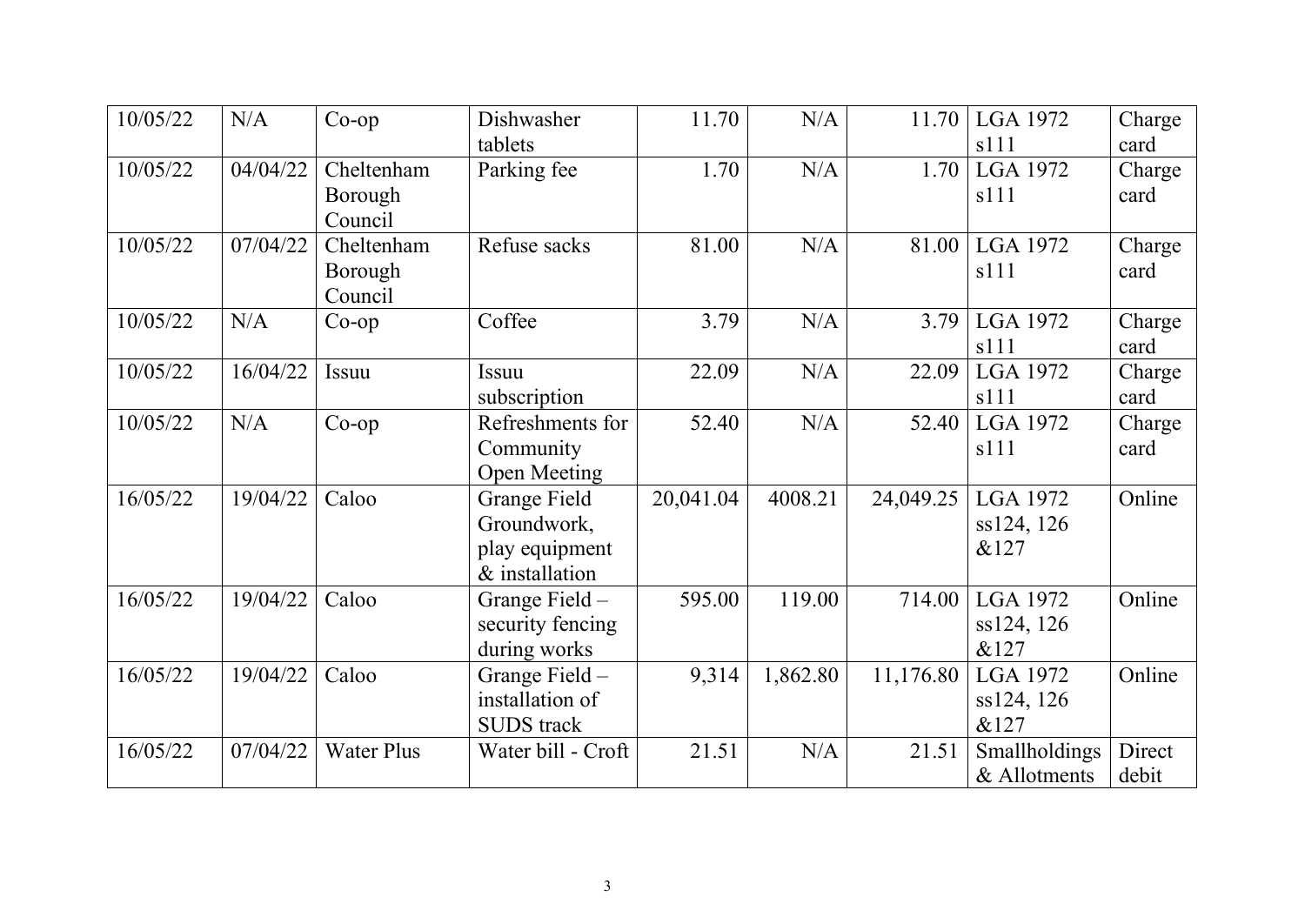|          |          |                    |                       |           |          |           | Act 1908 ss     |        |
|----------|----------|--------------------|-----------------------|-----------|----------|-----------|-----------------|--------|
|          |          |                    |                       |           |          |           | 23, 26, 42      |        |
| 16/05/22 | 08/04/22 | <b>Water Plus</b>  | Water bill $-$        | 34.79     | N/A      | 34.79     | Smallholdings   | Direct |
|          |          |                    | Haver                 |           |          |           | & Allotments    | debit  |
|          |          |                    |                       |           |          |           | Act 1908 ss     |        |
|          |          |                    |                       |           |          |           | 23, 26, 42      |        |
| 16/05/22 | 07/04/22 | <b>Water Plus</b>  | Water $bill -$        | 69.53     | N/A      | 69.53     | Smallholdings   | Direct |
|          |          |                    | Sappercombe           |           |          |           | & Allotments    | debit  |
|          |          |                    |                       |           |          |           | Act 1908 ss     |        |
|          |          |                    |                       |           |          |           | 23, 26, 42      |        |
| 19/05/22 | 09/05/22 | Corona Energy      | Gas bill              | 157.61    | 7.88     | 165.49    | LGA 1972        | Direct |
|          |          |                    |                       |           |          |           | s111            | debit  |
| 23/05/22 | N/A      | Staff costs -      | <b>Staff salaries</b> | 6429.74   | N/A      | 6429.74   | LGA 1972        | Online |
|          |          | May                |                       |           |          |           | s112            |        |
| 26/05/22 | 12/05/22 | <b>Water Plus</b>  | Water bill -          | 43.29     | N/A      | 43.29     | Smallholdings   | Direct |
|          |          |                    | Ryeworth              |           |          |           | & Allotments    | debit  |
|          |          |                    |                       |           |          |           | Act 1908 ss     |        |
|          |          |                    |                       |           |          |           | 23, 26, 42      |        |
| 30/05/22 | 18/05/22 | <b>Batsford</b>    | Cattle crush for      | 10,377.75 | 2,075.55 | 12,453.30 | LGA 1972        | Online |
|          |          | Timber             | grasslands            |           |          |           | ss124, 126      |        |
|          |          |                    |                       |           |          |           | &127            |        |
| 30/05/22 | 12/05/22 | Banner             | Flip chart pads       | 28.27     | 5.65     | 33.92     | LGA 1972        | Online |
|          |          |                    |                       |           |          |           | s111            |        |
| 30/05/22 | 23/05/22 | Banner             | First Aid kit         | 59.64     | 11.93    | 71.57     | <b>LGA 1972</b> | Online |
|          |          |                    |                       |           |          |           | s111            |        |
| 30/05/22 | 20/05/22 | <b>Silver Tree</b> | Tree works at         | 1,650.00  | 330.00   | 1,980.00  | <b>LGA 1972</b> | Online |
|          |          | Services           | Leckhampton           |           |          |           | ss124, 126      |        |
|          |          |                    | Hill                  |           |          |           | &127            |        |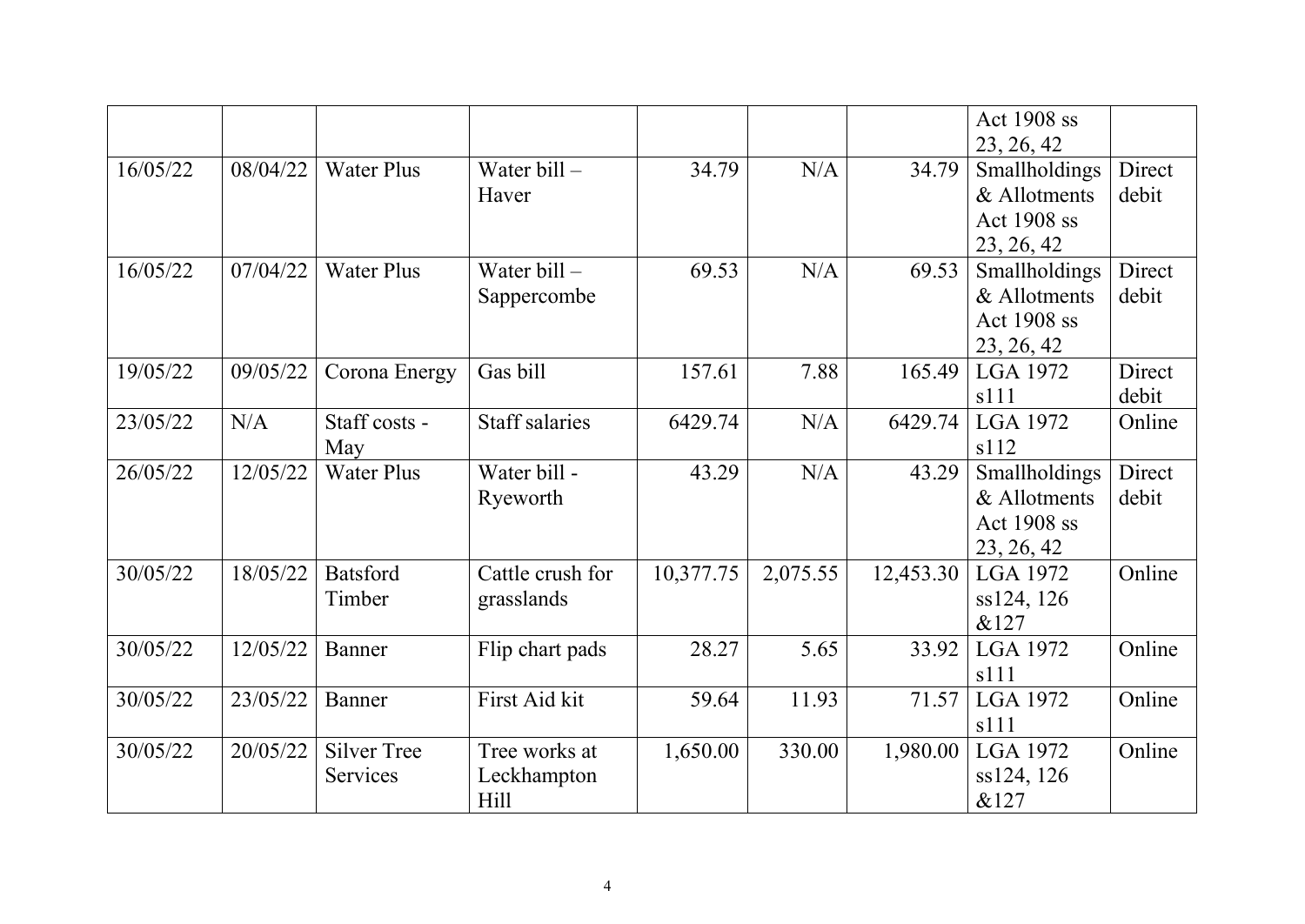| 30/05/22 | 16/05/22 | Countryside           | Listing on          | 75.00  | 15.00 | 90.00  | <b>LGA 1972</b> | Online |
|----------|----------|-----------------------|---------------------|--------|-------|--------|-----------------|--------|
|          |          | Jobs Service          | website fee         |        |       |        | s111            |        |
| 30/05/22 | 13/04/22 | Name Tags For         | CK futures          | 30.00  | 6.00  | 36.00  | <b>LGA 1972</b> | Online |
|          |          | You                   | posters             |        |       |        | s111            |        |
| 30/05/22 | 23/05/22 | Name Tags For         | Logo stickers       | 51.43  | 9.90  | 61.33  | <b>LGA 1972</b> | Online |
|          |          | You                   |                     |        |       |        | s111            |        |
| 30/05/22 | 27/04/22 | ID Godwin             | Repair to           | 60.00  | 12.00 | 72.00  | Smallholdings   | Online |
|          |          |                       | allotment           |        |       |        | & Allotments    |        |
|          |          |                       | standpipe           |        |       |        | Act 1908 ss     |        |
|          |          |                       |                     |        |       |        | 23, 26, 42      |        |
| 30/05/22 | 13/05/22 | <b>Sticks Gardens</b> | Grass cutting $-$   | 428.14 | 85.63 | 513.77 | <b>LGA 1972</b> | Online |
|          |          | Ltd                   | St Mary's           |        |       |        | s137            |        |
|          |          |                       | Churchyard          |        |       |        |                 |        |
| 30/05/22 | 13/05/22 | <b>Sticks Gardens</b> | Grass cutting $-$   | 142.86 | 28.57 | 171.43 | Smallholdings   | Online |
|          |          | Ltd                   | allotments          |        |       |        | & Allotments    |        |
|          |          |                       |                     |        |       |        | Act 1908 ss     |        |
|          |          |                       |                     |        |       |        | 23, 26, 42      |        |
| 30/05/22 | 04/05/22 | Washington            | <b>Chase Avenue</b> | 48.00  | N/A   | 48.00  | <b>LGA 1972</b> | Online |
|          |          | printing              | PRoW letters -      |        |       |        | s111            |        |
|          |          |                       | printing            |        |       |        |                 |        |
| 30/05/22 | 17/05/22 | <b>Bridget C</b>      | Internal audit fee  | 325.00 | N/A   | 325.00 | <b>LGA 1972</b> | Online |
|          |          | Bowen                 |                     |        |       |        | s111            |        |
| 30/05/22 | 03/05/22 | Regency               | $C$ leaning $-$     | 806.00 | N/A   | 806.00 | <b>LGA 1972</b> | Online |
|          |          | Cleaners              | Stanton room        |        |       |        | s133            |        |
|          |          |                       | and office          |        |       |        |                 |        |
| 30/05/22 | 03/05/22 | Regency               | Cleaning of         | 585.00 | N/A   | 585.00 | Public Health   | Online |
|          |          | Cleaners              | public toilets      |        |       |        | Act 1936 s87    |        |